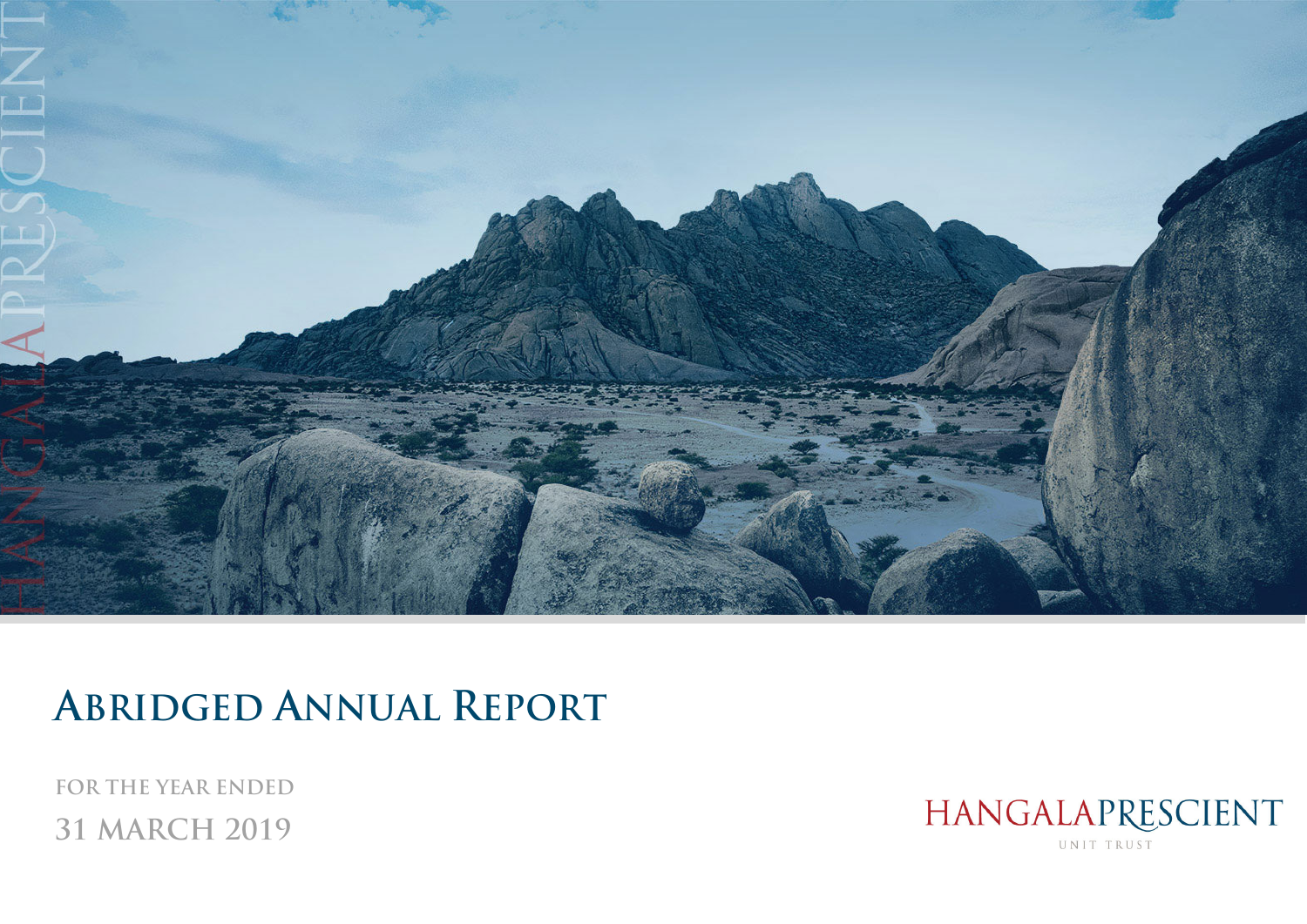

# HANGALAPRESCIENT

CONTENTS PAGE

| <b>RETAIL CLASS UNITS</b>        |  |
|----------------------------------|--|
| <b>OUR UNIT TRUSTS</b>           |  |
| <b>OUR FINANCIAL INFORMATION</b> |  |
| <b>TRUSTEES REPORT</b>           |  |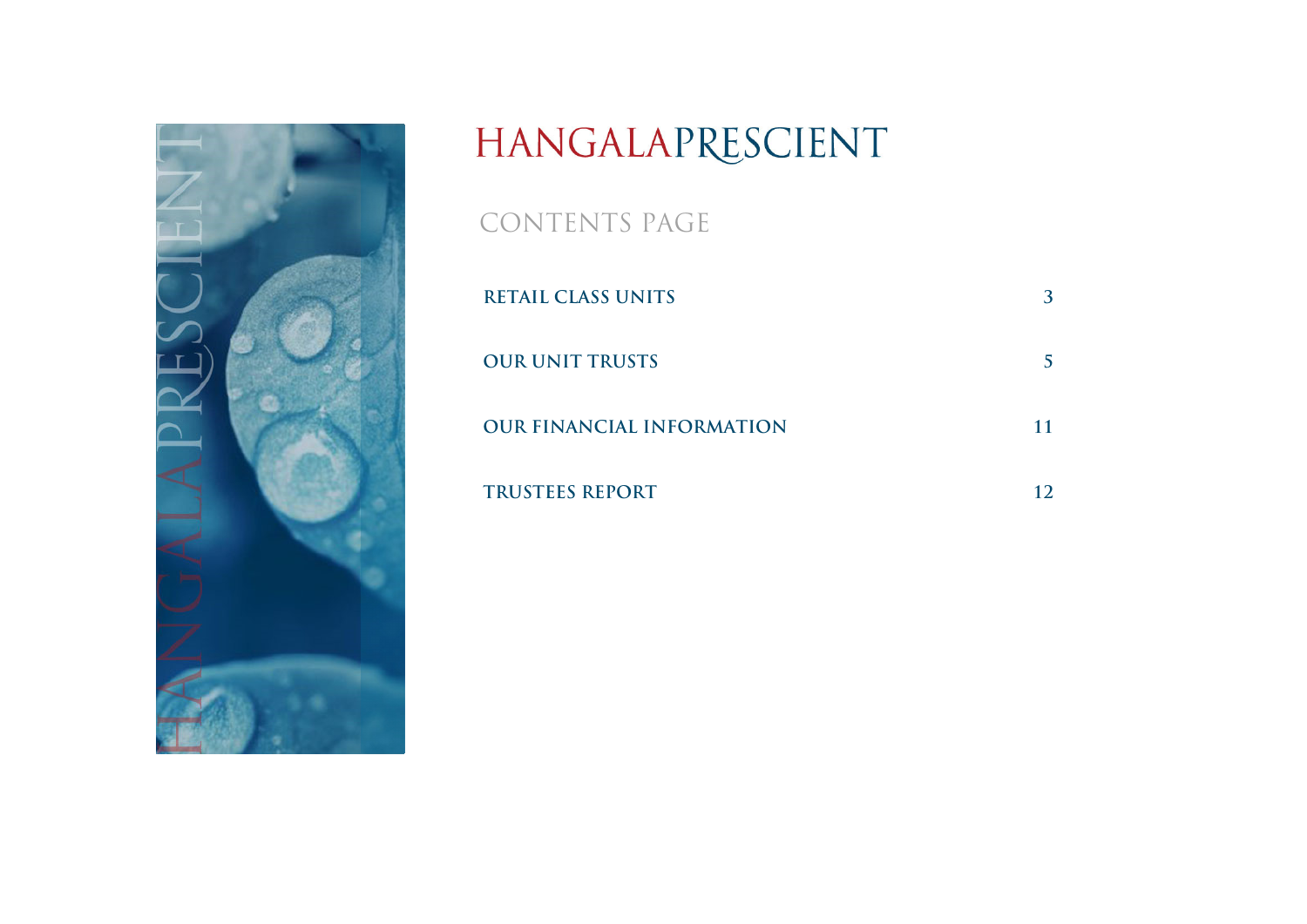# **RETAIL CLASS UNITS**

## HangalaPrescient Funds

| ANNUAL MANAGEMENT FEE                              | (EXCL VAT) |
|----------------------------------------------------|------------|
| Catalyst Cautious Balanced Fund - HangalaPrescient | 1.25%      |
| HangalaPrescient Absolute Balanced Fund            | 1.00%      |
| HangalaPrescient Corporate Fund                    | 0.45%      |
| HangalaPrescient Income Provider Fund              | 0.75%      |
| HangalaPrescient Money Market Fund                 | 0.50%      |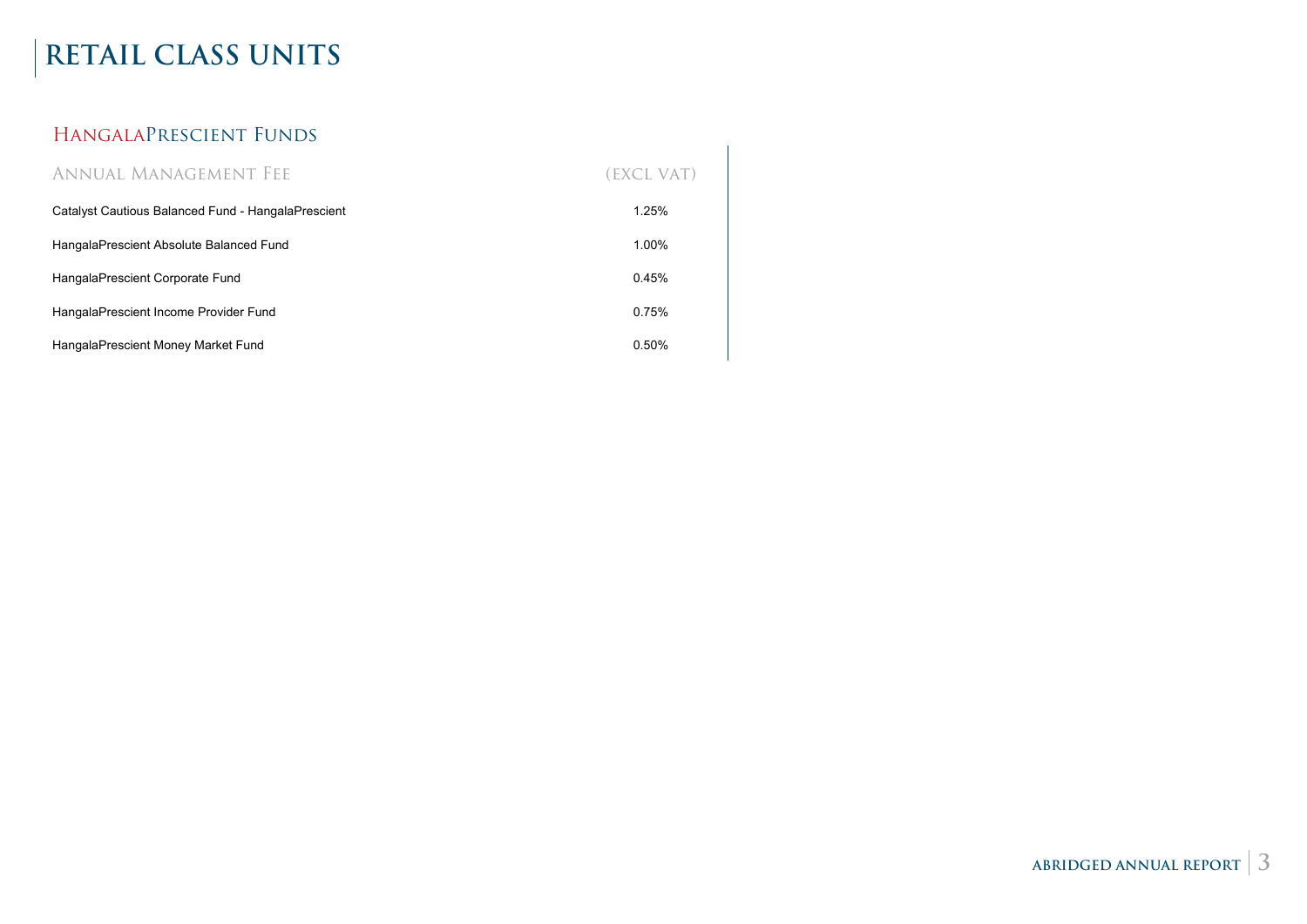# **RETAIL CLASS UNITS (continued)**

### Distributions

#### HangalaPrescient Funds

#### Annual Distributions

| FUND                                    | Payment date | <b>CENTS PER UNIT</b> |
|-----------------------------------------|--------------|-----------------------|
| HangalaPrescient Absolute Balanced Fund | 1 April 2019 | 6.66                  |
| HangalaPrescient Corporate Fund         | 1 April 2019 | 0.03                  |
| HangalaPrescient Income Provider Fund   | 1 April 2019 | 7.58                  |

*Note: The HangalaPrescient Money Market Fund distributes monthly.*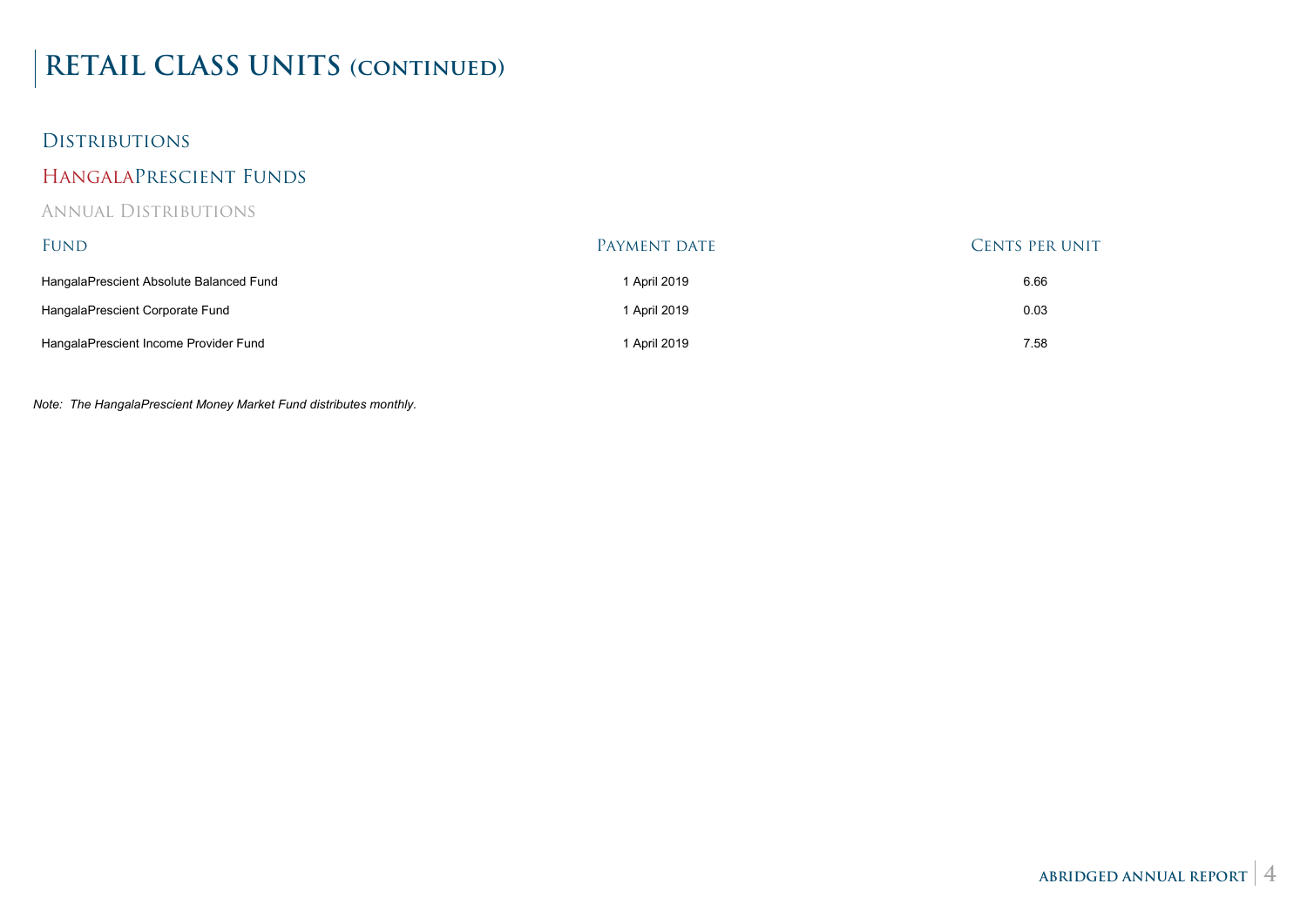# **OUR UNIT TRUSTS**

### HangalaPrescient Funds

Catalyst Cautious Balanced Fund - HangalaPrescient

HangalaPrescient Absolute Balanced Fund

HangalaPrescient Corporate Fund

HangalaPrescient Income Provider Fund

HangalaPrescient Money Market Fund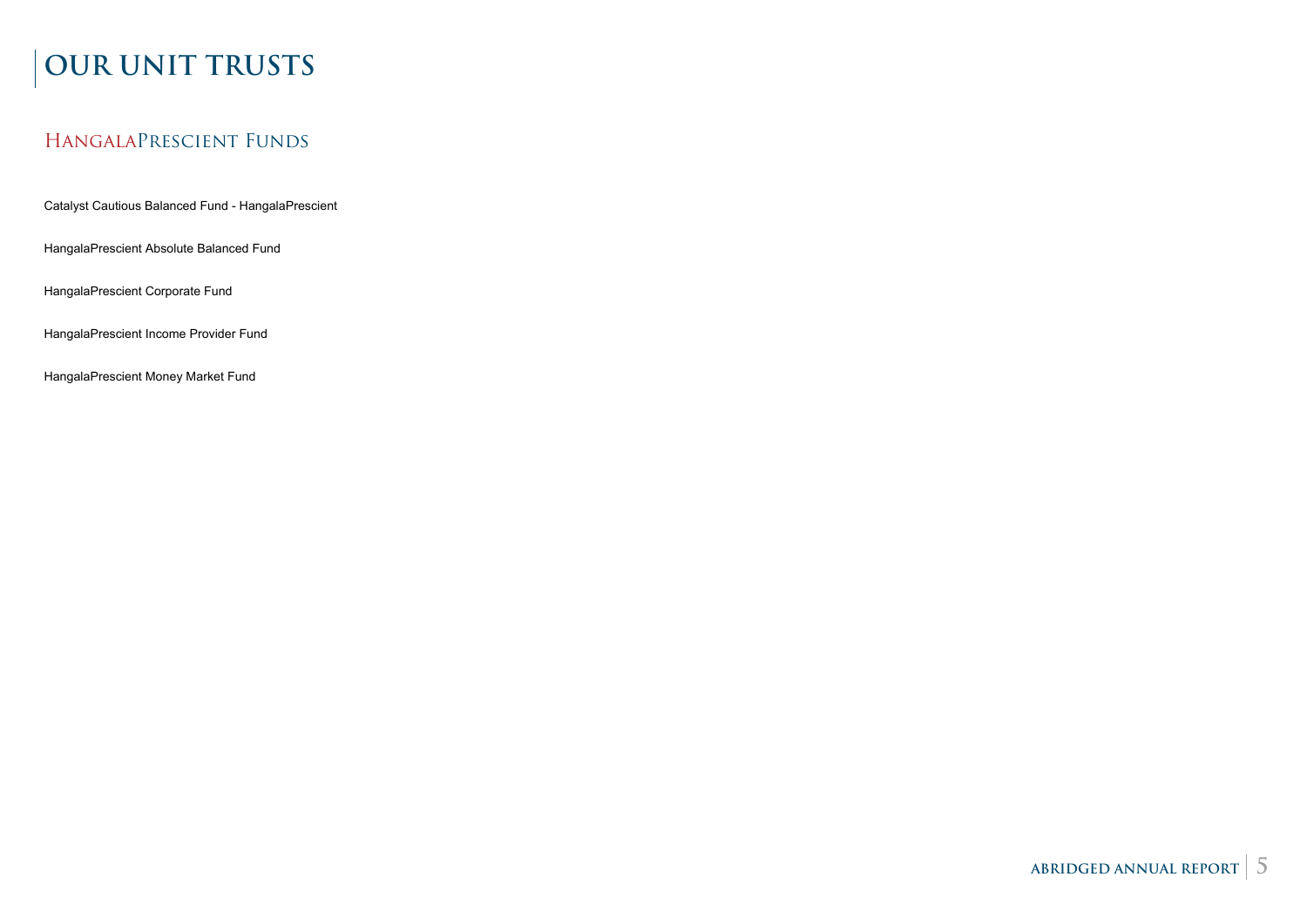# **Catalyst Cautious Balanced Fund - HangalaPrescient**

### Fund Information

| Fund manager:               | Catalyst Investment Manager             |
|-----------------------------|-----------------------------------------|
| <b>Fund classification:</b> | Multi-Asset                             |
| Benchmark:                  | Namibian Inflation (NCPI) + 3%          |
| Fund size:                  | N\$0.5m                                 |
| Inception date:             | 01 March 2019                           |
| <b>Risk profile</b>         | Conservative to Moderately Conservative |

### **OBJECTIVE**

The objective of the fund is to provide total return that is in excess of Namibian Inflation over the medium term. Further, the fund seeks to provide a high level of capital stability and minimize losses over any 1-year period.

#### Asset Allocation

| <b>Financials</b>                   | 6.37%  |
|-------------------------------------|--------|
| <b>Resources</b>                    | 6.31%  |
| <b>Industrials</b>                  | 10.97% |
| Information technology              | 2.32%  |
| <b>Specialist securities</b>        | 9.18%  |
| Cash – net receivables and payables | 64.85% |

| Since inception (p.a.) | 0.48% |
|------------------------|-------|
|                        | FUND  |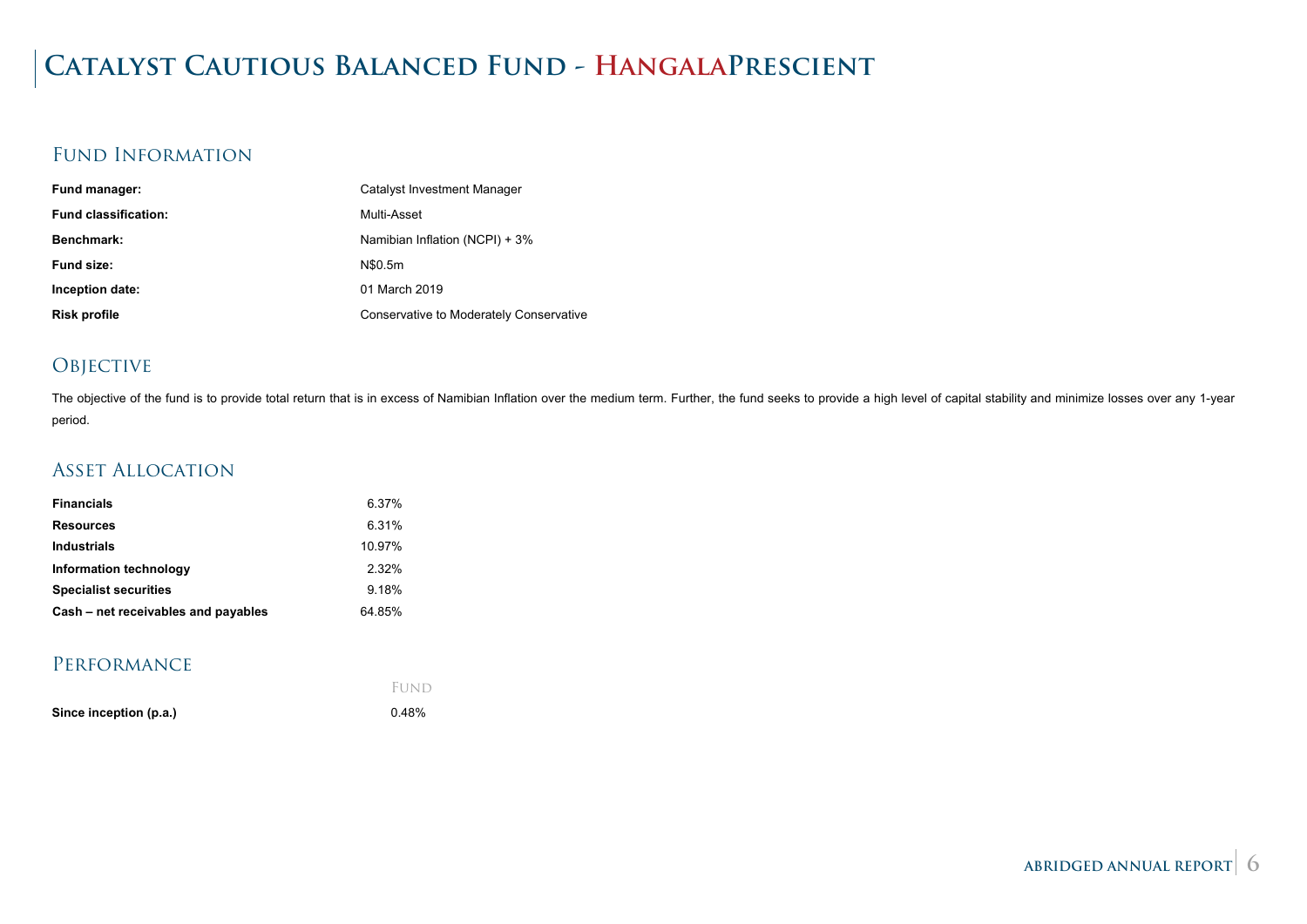# **HangalaPrescient Absolute Balanced Fund**

### Fund Information

| Fund manager:               | <b>Prescient Balanced Team</b>                                    |
|-----------------------------|-------------------------------------------------------------------|
| <b>Fund classification:</b> | Namibian Domestic - Asset Allocation - Prudential Variable Equity |
| Benchmark:                  | Namibia Headline CPI+5% LAG                                       |
| Fund size:                  | N\$32.0m                                                          |
| Inception date:             | 31 July 2012                                                      |
| <b>Risk profile</b>         | Moderate                                                          |

### **OBJECTIVE**

The Fund aims to return CPI + 5% per annum over a full market cycle with less capital risk than the average balanced fund. The Fund is Regulation 28 compliant and at least 45% is invested in Namibian assets.

### Asset Allocation

| <b>Specialist securities</b>        | 18.84% |
|-------------------------------------|--------|
| Unit trusts                         | 30.77% |
| <b>Bonds</b>                        | 6.72%  |
| Cash – net receivables and payables | 43.67% |

#### Performance

|                        | FUND  | BENCHMARK |
|------------------------|-------|-----------|
| 1 Year                 | 5.88% | 9.66%     |
| 3 Years (p.a.)         | 4.14% | 10.47%    |
| 5 Years (p.a.)         | 4.47% | 10.32%    |
| Since inception (p.a.) | 6.06% | 10.59%    |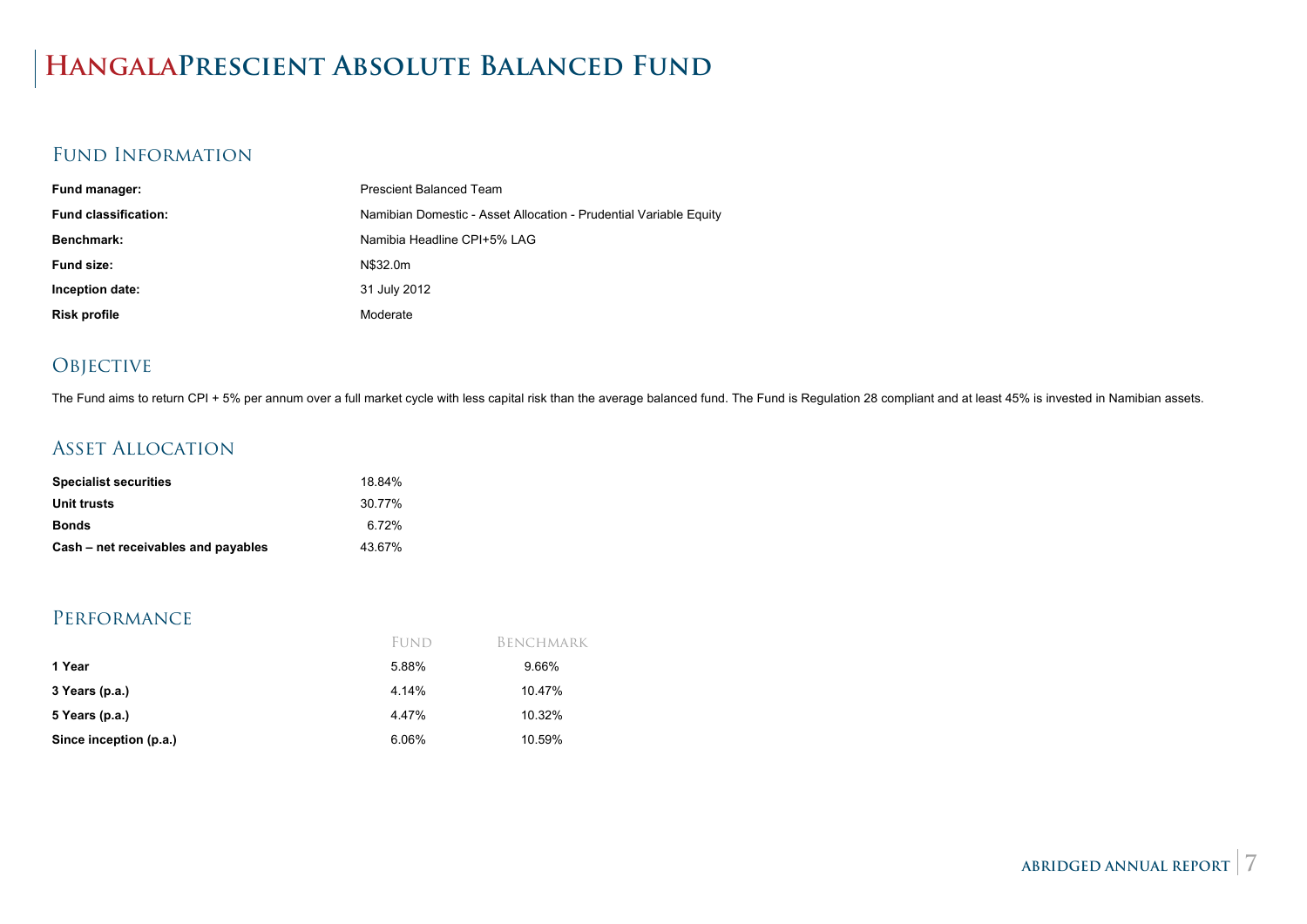# **HangalaPrescient Corporate Fund**

### Fund Information

| Fund manager:               | <b>Prescient Interest Bearing Team</b>                 |
|-----------------------------|--------------------------------------------------------|
| <b>Fund classification:</b> | Namibian Domestic - Fixed Interest - Varied Specialist |
| Benchmark:                  | SteFi Call                                             |
| Fund size:                  | N\$985.0m                                              |
| Inception date:             | 31 December 2018                                       |
| <b>Risk profile</b>         | <b>Moderately Conservative</b>                         |

### **OBJECTIVE**

The Fund aims to return CPI + 3% per annum through a full interest rate cycle while providing stability by aiming never to lose capital over any rolling 3 month period. At least 45% is invested in Namibian assets.

### Asset Allocation

| Unit trusts                         | 98.35% |
|-------------------------------------|--------|
| Cash – net receivables and payables | 1.65%  |

|                        | FUND  | BENCHMARK |
|------------------------|-------|-----------|
| Since inception (p.a.) | 1.97% | 1.62%     |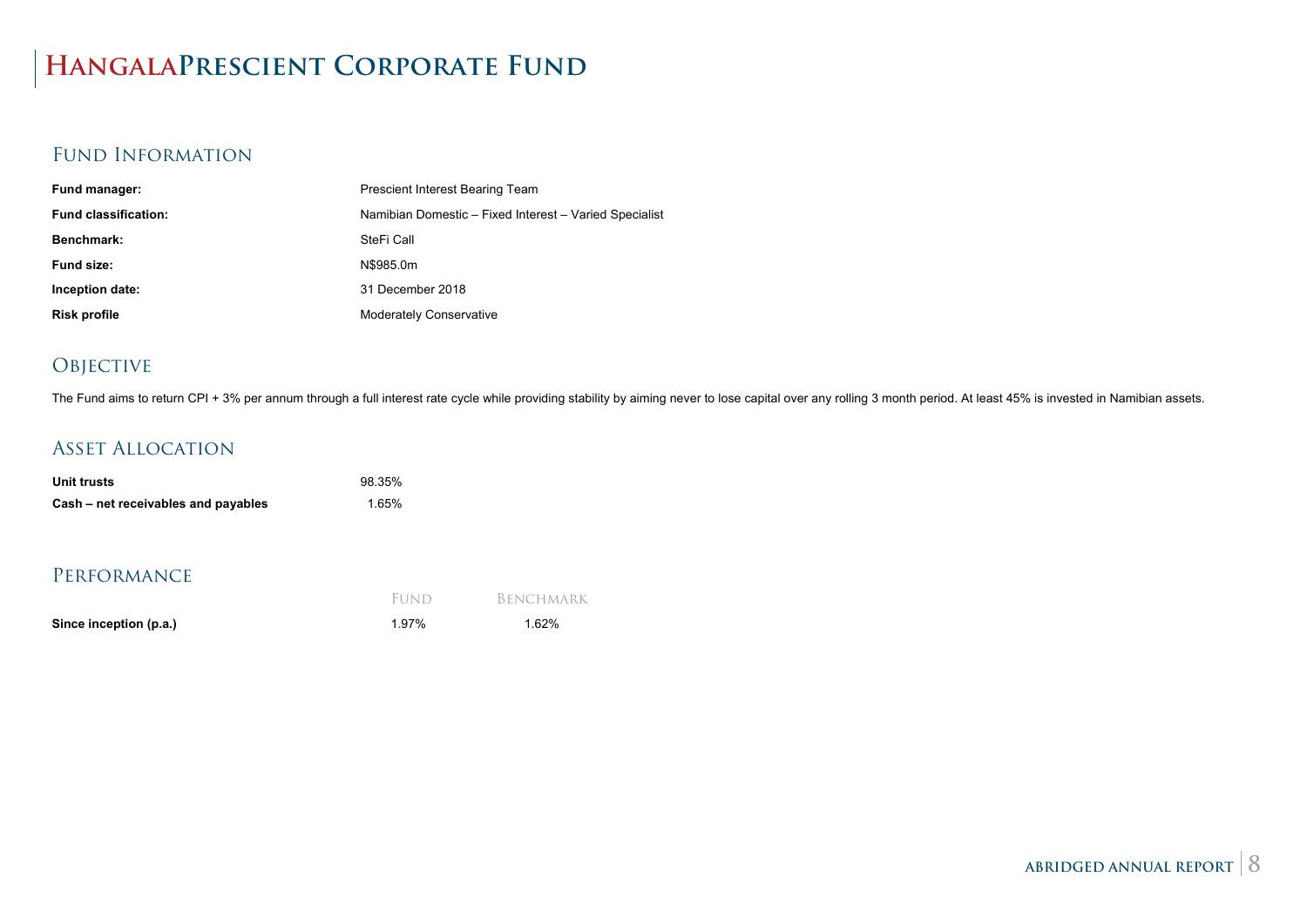# **HangalaPrescient Income Provider Fund**

### Fund Information

| Prescient Interest Bearing Team                        |
|--------------------------------------------------------|
| Namibian Domestic - Fixed Interest - Varied Specialist |
| SteFi Call 110%                                        |
| N\$2.12bn                                              |
| 31 July 2012                                           |
| <b>Moderately Conservative</b>                         |
|                                                        |

### **OBJECTIVE**

The Fund aims to return CPI + 3% per annum through a full interest rate cycle while providing stability by aiming never to lose capital over any rolling 3 month period. The Fund is Regulation 28 compliant and at least 45% is invested in Namibian assets.

#### Asset Allocation

| 164%     |
|----------|
| 1.46%    |
| $-0.01%$ |
| 44 92%   |
| 7.59%    |
| 44.40%   |
|          |

|                        | FUND  | Benchmark |
|------------------------|-------|-----------|
| 1 Year                 | 8.38% | 7.25%     |
| 3 Years (p.a.)         | 8.14% | 7.48%     |
| 5 Years (p.a.)         | 8.29% | 7.04%     |
| Since inception (p.a.) | 8.14% | 6.61%     |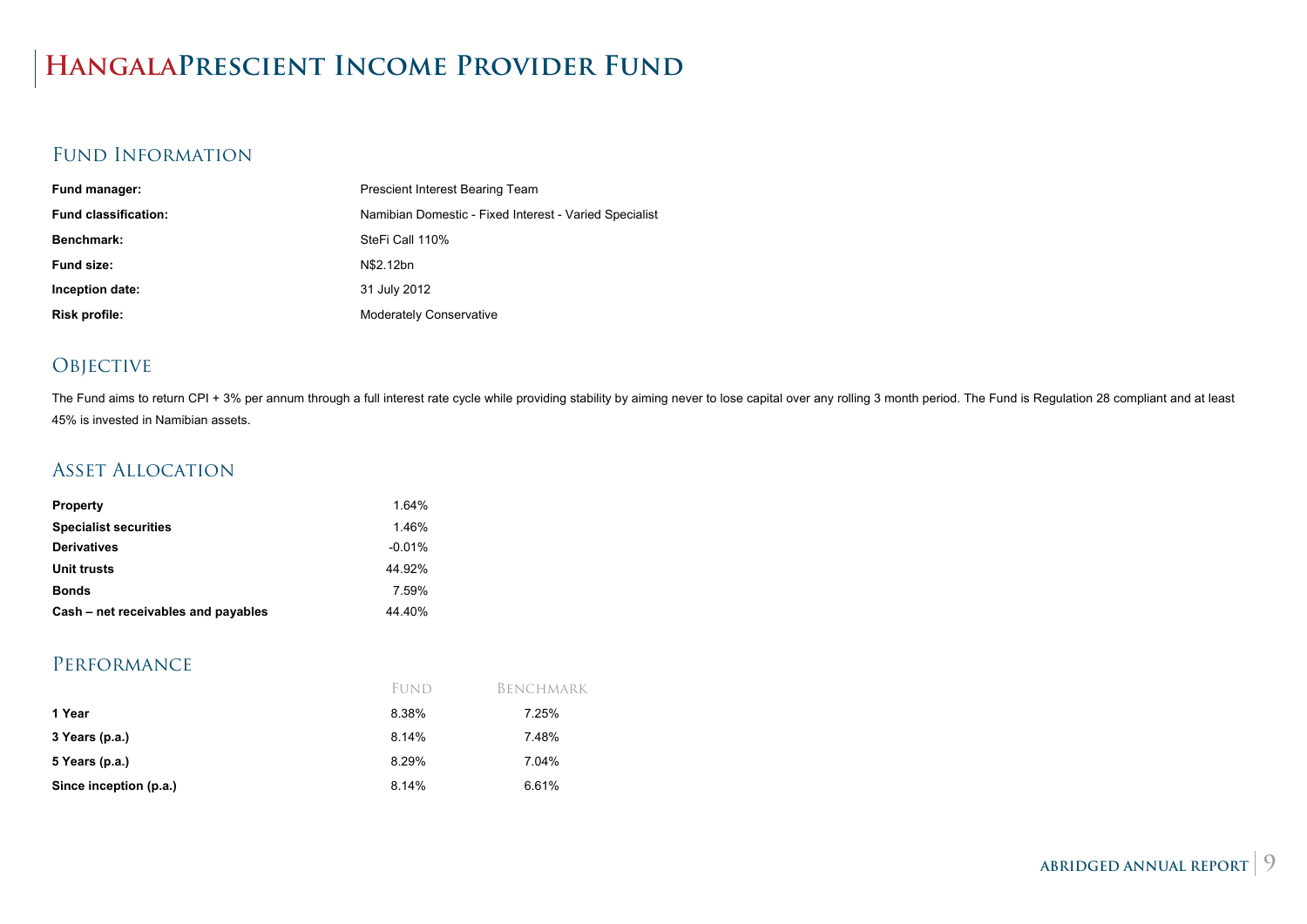# **HangalaPrescient Money Market Fund**

#### Fund Information

| <b>Fund manager:</b>        | Prescient Interest Bearing Team |  |  |
|-----------------------------|---------------------------------|--|--|
| <b>Fund classification:</b> | Money Market NAD/ZAR            |  |  |
| Benchmark:                  | SteFi Call                      |  |  |
| Fund size:                  | N\$152.0m                       |  |  |
| Inception date:             | 28 February 2013                |  |  |
| Risk profile:               | Conservative                    |  |  |

### **OBJECTIVE**

The Fund aims to achieve returns above the benchmark (SteFi Call), while minimising the risk of any under-performance. At the same time, it aims to maintain capital stability and liquidity. The Fund is Regulation 28 compliant and at least 45% is invested in Namibian assets.

#### Asset Allocation

| <b>Bonds</b>                        | 13.61% |
|-------------------------------------|--------|
| Cash – net receivables and payables | 86.39% |

|                        | FUND  | BENCHMARK |
|------------------------|-------|-----------|
| 1 Year                 | 7.54% | 6.57%     |
| 3 Years (p.a.)         | 7.36% | 6.78%     |
| 5 Years (p.a.)         | 6.90% | 6.38%     |
| Since inception (p.a.) | 6.65% | 6.11%     |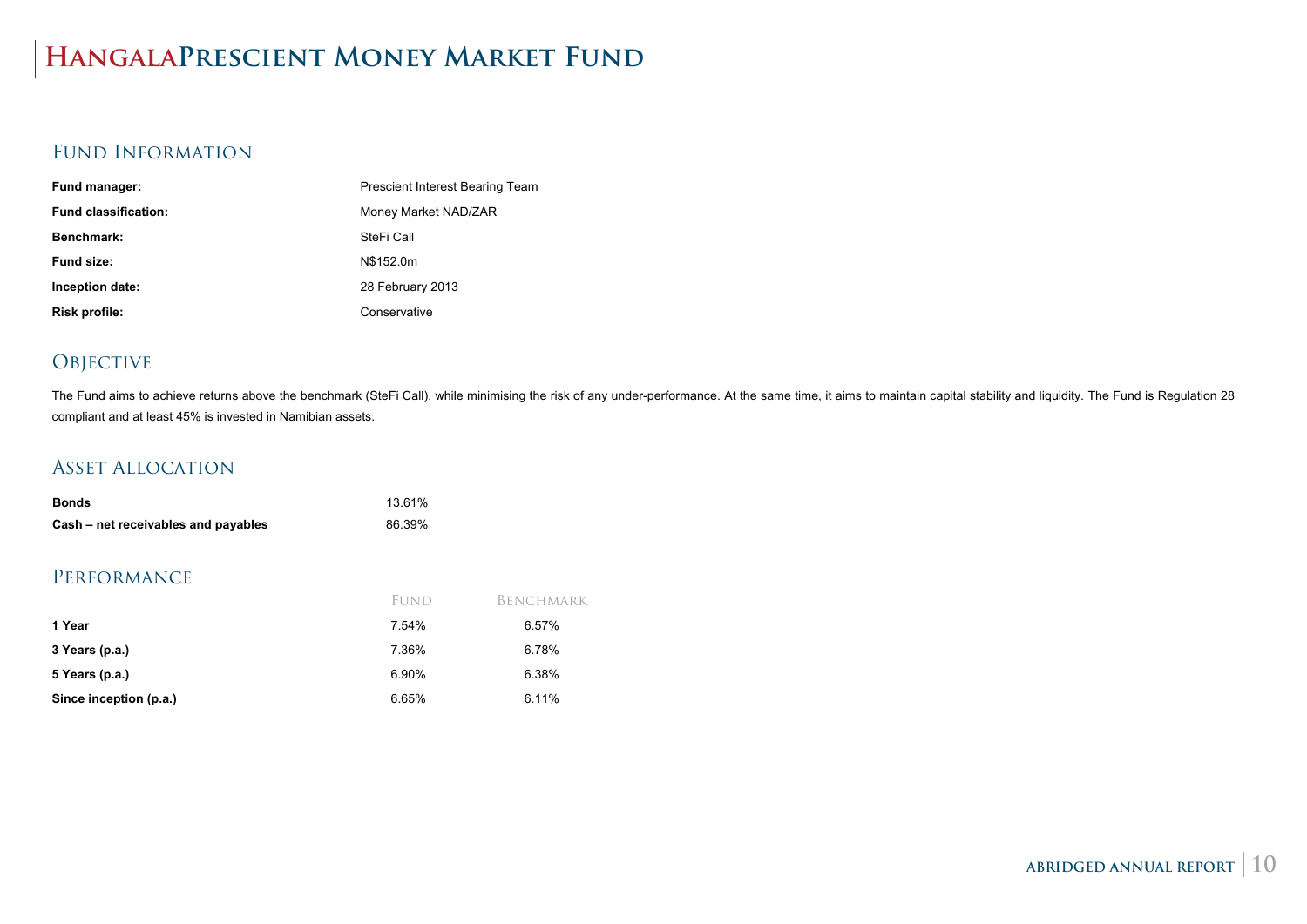# **Our Financial Information**

### HangalaPrescient Funds (formerly known as EMHPrescient Unit Trust Scheme)

**R'000** 

|                                                    | <b>Catalyst Cautious Balanced</b><br>Fund - HangalaPrescient | HangalaPrescient Absolute<br><b>Balanced Fund</b> | HangalaPrescient<br>Corporate Fund | HangalaPrescient Income<br>Provider Fund | HangalaPrescient Money<br><b>Market Fund</b> |
|----------------------------------------------------|--------------------------------------------------------------|---------------------------------------------------|------------------------------------|------------------------------------------|----------------------------------------------|
| <b>Condensed Statement of Financial Position</b>   |                                                              |                                                   |                                    |                                          |                                              |
| <b>Assets</b><br>Securities at market value        | 570                                                          | 31 046                                            | 968 748                            | 2 156 227                                | 150 567                                      |
| Other assets                                       |                                                              | 2980                                              | 16 587                             | 51 288                                   | 2 8 3 5                                      |
| Total                                              | 571                                                          | 34 0 26                                           | 985 335                            | 2 207 515                                | 153 402                                      |
| Total unitholder funds                             | 569                                                          | 32 017                                            | 985 046                            | 2 122 051                                | 152 048                                      |
| <b>Total liabilities</b>                           | 2                                                            | 2 0 0 9                                           | 289                                | 85 4 64                                  | 1 3 5 4                                      |
| Total                                              | 571                                                          | 34 0 26                                           | 985 335                            | 2 207 515                                | 153 402                                      |
| <b>Condensed Statement of Comprehensive Income</b> |                                                              |                                                   |                                    |                                          |                                              |
| Net income/(deficit)                               |                                                              | 2 0 0 1                                           | 18 252                             | 111 541                                  | 11 562                                       |
| Distributions                                      |                                                              | 1918                                              | 289                                | 83 059                                   | 11 564                                       |
| Undistributed income/(deficit) at year end         |                                                              | 83                                                | 17963                              | 28 4 82                                  | (2)                                          |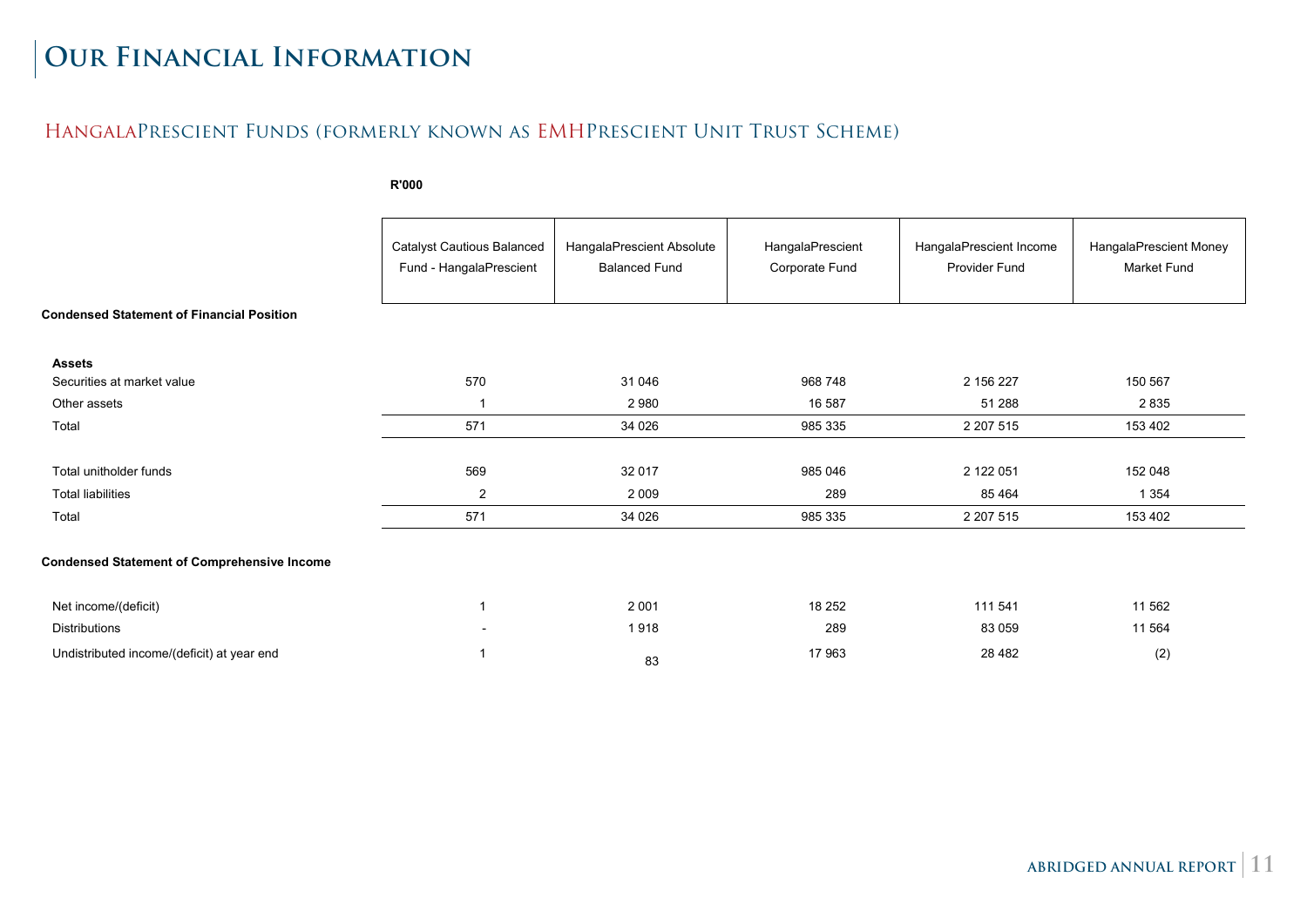## **Trustees Report**

Annual Report for HangalaPrescient Unit Trust Ltd

As a trustee for the HangalaPrescient Unit Trust Ltd Management Company, we confirm that the following funds: HangalaPrescient Income Provider Fund; HangalaPrescient Absolute Balanced Fund HangalaPrescient Money Market Fund; HangalaPrescient Corporate Fund and Catalyst Cautious Balanced Fund - HangalaPrescient, established under this scheme, have complied with the requirements of the Unit Trust Control Act and applicable regulations. The scheme has been administered in accordance with the limitations imposed on the investment and borrowing powers of the Manager by this Act and in accordance with the provisions of this Act and Trust Deed during the April 2018 to March 2019 period.

There were no material instances of compliance contraventions and therefore no consequent losses incurred by the Portfolios in the year.

Yours truly

**Christine Carstens**

Manager Custody Operations

**Nollyda Gaoses**

Client Liaison Officer Custody Operations